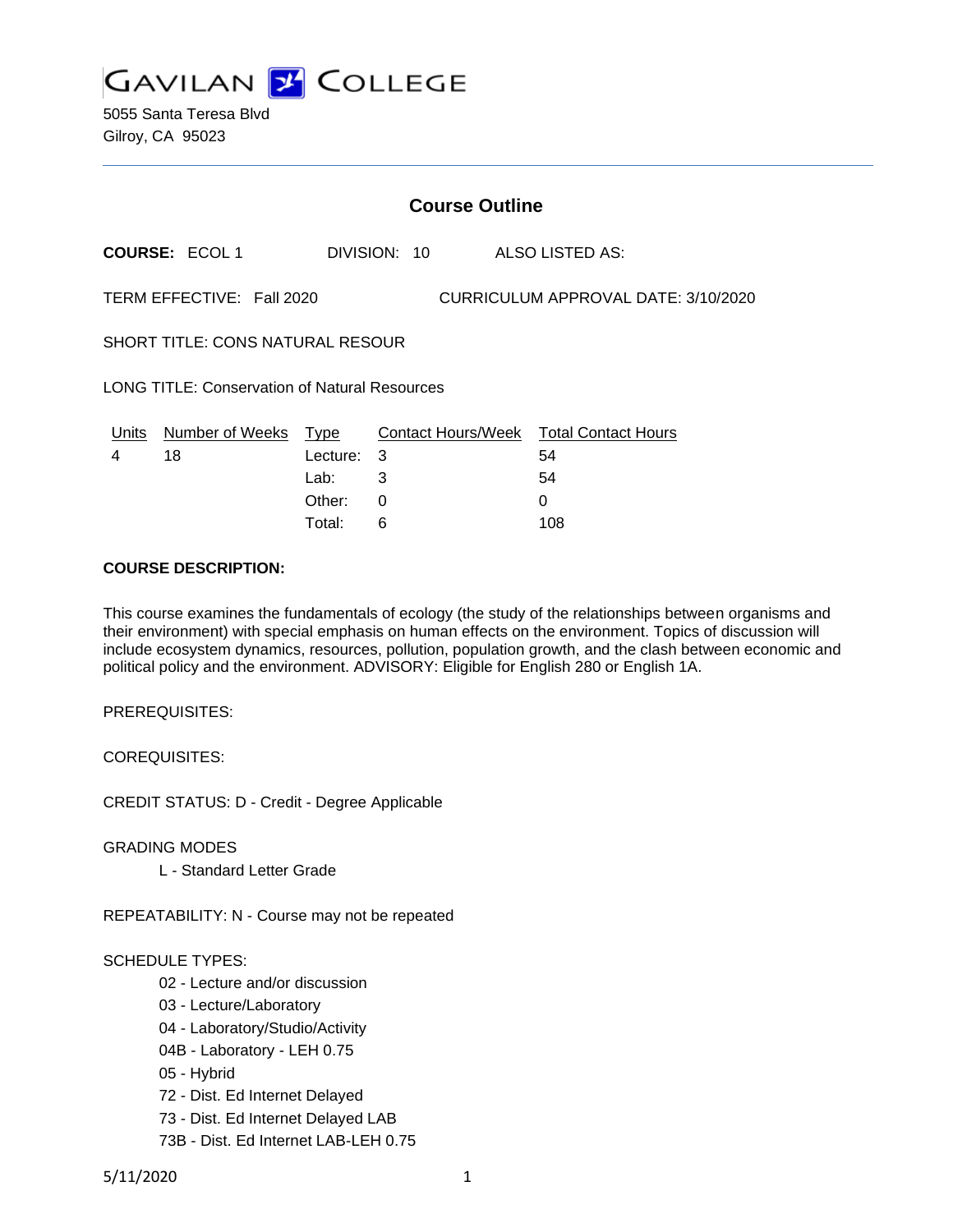# **STUDENT LEARNING OUTCOMES:**

By the end of this course, a student should:

1. Explain how energy and nutrients cycle within and through ecosystems, and describe how these cycles can be disrupted by human activities.

2. Describe the various factors affecting the distribution and abundance of living organisms on Earth.

3. Evaluate how humans influence air and water quality, climate, and biodiversity, and propose strategies for lessening human impacts on the environment.

4. Compare and contrast the physical characteristics and adaptations of flora and fauna of a variety of local ecosystems.

5. Analyze the environmental, social, and economic impacts of a particular environmental issue, and evaluate the efficacy of the democratic process in dealing with these complex issues.

#### **CONTENT, STUDENT PERFORMANCE OBJECTIVES, OUT-OF-CLASS ASSIGNMENTS**

Curriculum Approval Date: 03/10/2020

Lecture Content:

WEEK 1 3 lec

Environmental Issues, Their Causes, and Sustainability:

Objectives:

- 1. Explain the relationship between economic development and economic growth.
- 2. Define "environmentally sustainable development" and relate it to natural capital.
- 3. Explain the relationship between poverty and environmental degradation.
- 4. Define "environmental worldview" and give two opposing examples.
- 5. List the major environmental problems and their basic causes.
- 6. Define "environmental impact" and explain how it can illustrated as an ecological footprint.
- 7. Explain the roles science, economics, and social policies in addressing environmental problems.

Assignments: read text, answer homework questions.

WEEK 2 3 lec

Environmental History:

Objectives: 1. Describe hunter-gatherer societies and analyze their environmental impact.

2. Compare and contrast shifting and permanent agriculture in terms of their social and environmental impact.

3. Describe the Industrial Revolution and explain its social and environmental impacts.

4. Explain the social and cultural impacts of the Information Revolution.

5. Describe each era of U.S. environmental history and explain how society's attitude towards the environment has changed.

Assignments: read text, answer homework questions.

WEEK 3 3 lec

Ecosystems

Objectives:

1. Define ecology and describe and explain the levels of biological organization that are the focus of ecology.

- 2. Compare and contrast lithosphere, hydrosphere, atmosphere and biosphere.
- 3. Explain how the sun, gravity, and nutrient cycles sustain life on Earth.
- 4. Explain why matter cycles within the biosphere and energy flow through it.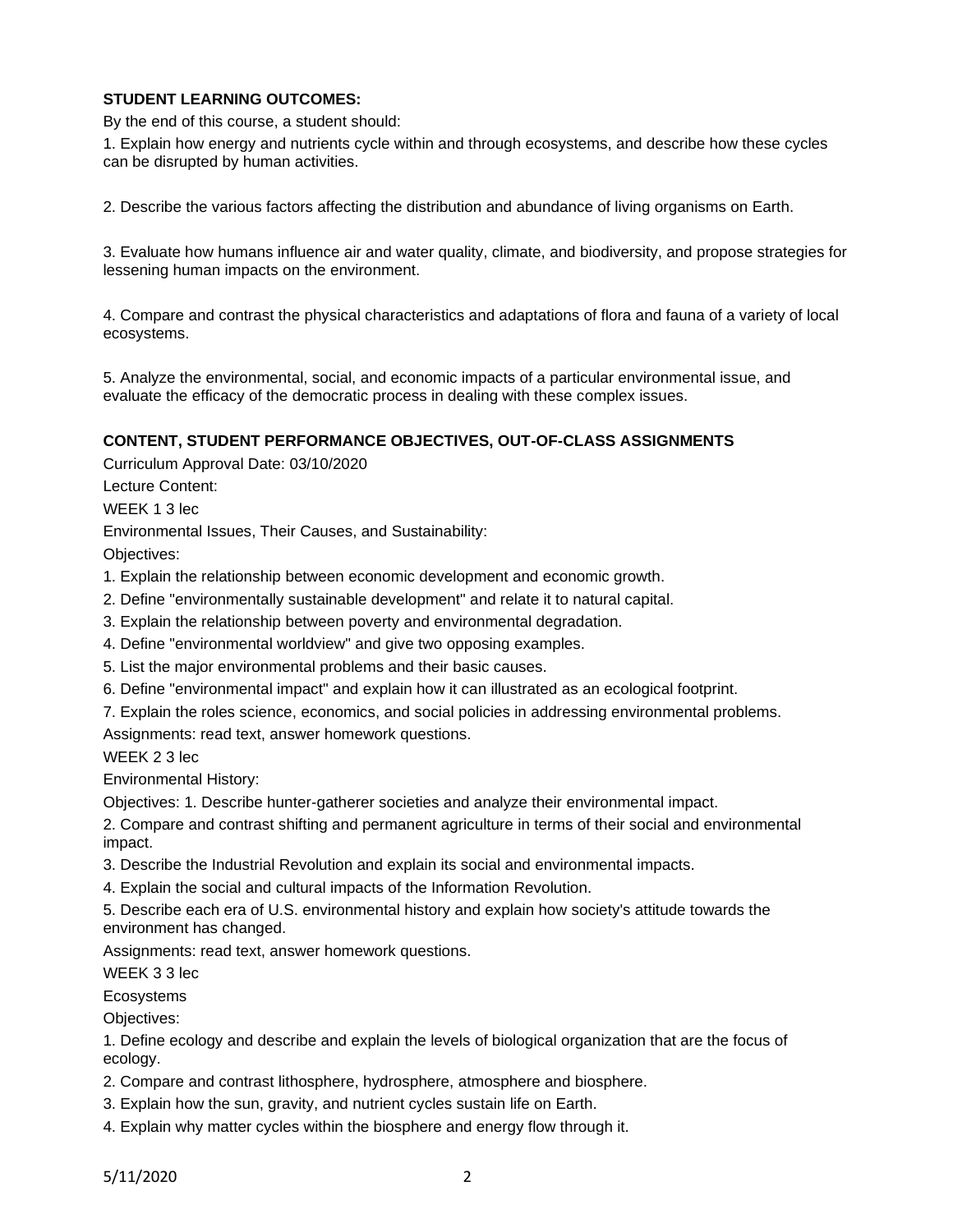- 5. Explain what a biogeochemical cycle is and give examples.
- 6. Compare and contrast biotic and abiotic environmental components.
- 7. Define "biome" and "aquatic life zone" and explain what abiotic factors have a large effect on them.
- 8. Explain the Law of Tolerance and the Limiting Factor Principle.
- 9. Explain the difference between, and identify the different types, of producers and consumers.
- 10. Explain what food chains and food webs are.
- 11. Explain what a pyramid of energy is and how it produces pyramids of numbers and biomass.
- 12. Define net primary productivity and explain its importance.
- 13. Define and give examples of ecosystem services.

14. Explain how ecosystems achieve sustainability.

Assignments: read text, answer homework questions.

# WEEK 4 3 lec

Evolution and Biodiversity

Objectives:

- 1. Compare and contrast the types of biodiversity.
- 2. Explain the importance of biodiversity to humans.

3. Describe the major steps that have occurred in Earth's chemical and biological evolution including scientific evidence that these steps have occurred.

4. Explain the importance of genetic variation in biological evolution.

- 5. Compare and contrast the causes and effects of the four agents of microevolution.
- 6. Compare and contrast the 3 modes of natural selection.
- 7. Explain the process of speciation.
- 8. Define "adaptation" and give examples.

9. Define "ecological niche" and distinguish between fundamental and realized niche and between broad and narrow niches.

10. Explain the importance of co-evolution in determining a niche.

11. Explain the relationship between speciation, extinction, and biodiversity and the effect humans are having on this relationship.

Assignments: read text, answer homework questions.

WEEK 5 3 lec

Biogeography

Objectives:

1. Define "weather" and describe the effects of warm and cold fronts, high and low pressure air masses.

2. Define "climate."

3. Explain what determines the patterns of global air circulation and how this movement affects local climates.

4. Explain what causes ocean currents and how these currents affect local climates.

- 5. Define "microclimate" and give examples.
- 6. Define "greenhouse effect" and explain its significance.

7. Explain how climate, latitude, and altitude affect the distribution of life on earth.

8. List the major biomes, describe their physical characteristics, and explain the adaptations of plants and animals typical to each biome.

9. Define "ecotone."

Assignments: read text, answer homework questions.

WEEK 6 3 lec

Aquatic Ecology

Objectives:

- 1. Describe the main factors affecting where organisms are found in aquatic ecosystems.
- 2. Describe the ecosystem and economic services provided by marine systems.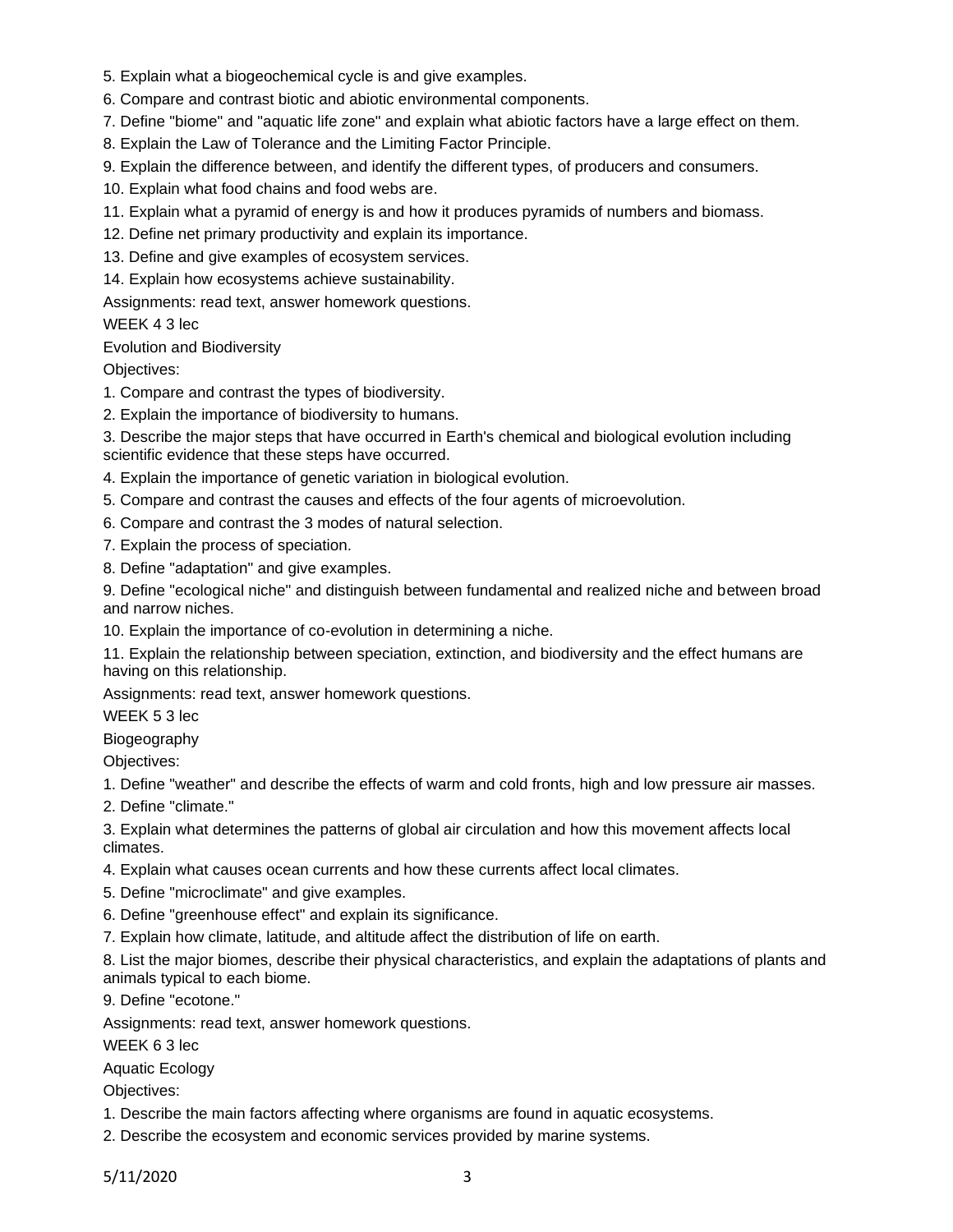3. List the major saltwater life zones; describe the characteristics, ecological significance, environmental and economic problems for each.

4. List the major types of coastal and inland wetlands; describe the characteristics, ecological significance and environmental problems of each.

5. Compare and contrast the 4 zones of a lake.

6. Explain the differences between oligotrophic and eutrophic lakes.

7. Explain the significance of stratification and turnover in lakes.

8. Define "watershed" and explain its significance in protecting freshwater systems.

9. Compare and contrast the three zones of a river system.

Assignments: read text, answer homework questions.

WEEK 7 3 lec

Community Ecology

Objectives:

1. List and describe the 4 characteristics of community structure.

2. Explain the factors that can affect species diversity in both terrestrial and aquatic ecosystems.

3. Explain the Theory of Island Biogeography and use it to predict relative species diversity of sample islands.

4. Compare and contrast native, nonnative, indicator, and keystone species; give examples of each.

5. Explain the importance of inter-specific competition in determining community structure, including the Competitive Exclusion Principle; list strategies for reducing competition with examples.

6. Explain why predation is beneficial for prey species and give examples of co-evolutionary adaptations of predators and prey.

Assignments: read text, answer homework questions.

WEEK 8 3 lec

Community Ecology continued

Objectives:

7. Explain the Red Queen Hypothesis.

8. Compare and contrast the three forms of symbiotic relations and give examples of each.

9. Explain the process of succession, including factors that affect how it occurs. Compare and contrast primary and secondary succession, giving examples of each.

10. Explain the Intermediate Disturbance Hypothesis and how it affects species diversity.

11. Explain the roles of inertia, constancy, and resilience in ecological stability. Give examples of each.

12. Explain the Precautionary Principle.

Assignments: read text, answer homework questions.

WEEK 9 3 lec

Population Dynamics

Objectives:

1. Explain how populations can change and what causes the change.

2. List and define the four variables that determine population dynamics and write them in an equation that expresses their relationships.

3. Define "biotic potential" and list factors that affect it.

4. Explain the relationship between biotic potential and "intrinsic rate of increase."

5. Draw a growth curve demonstrating exponential growth.

6. Define "environmental resistance" and list factors that cause it.

7. Define "carrying capacity."

8. Draw an growth curve demonstrating logistic growth and explain the factors affecting the curve's shape.

9. Draw a logistic growth curve demonstrating reproductive time lag and overshoot. Explain the potential outcomes of overshoot.

10. Compare and contrast r-selected and K-selected species, explaining the advantages and disadvantages of both strategies. Give examples and draw typical survivorship curves.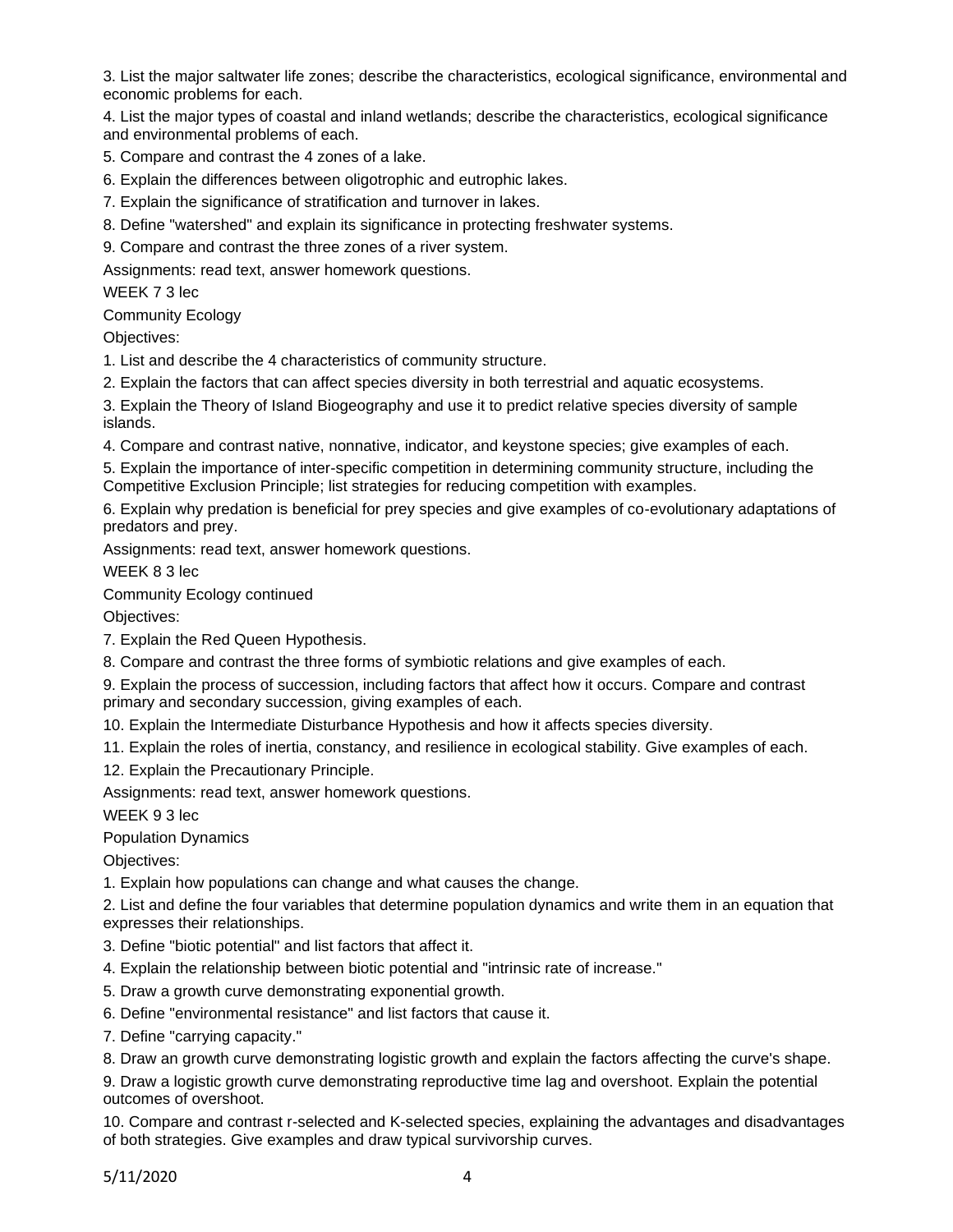11. Discuss the role of predation in population control.

12. List seven ways humans have modified natural ecosystems and list three principles that can move human societies towards sustainability.

Assignments: read text, answer homework questions.

WEEK 10 3 lec

Geology

Objectives:

1. Describe the layers and composition of the Earth's interior and relate this to the processes (including plate tectonics) that shape the Earth's landscape.

2. Describe the rock cycle and explain the processes that drive it.

3. Define "soil," explain how it is formed and how it is arranged. Compare and contrast the profiles of five important soil types.

4. Explain the roles of texture, porosity, and pH in determining the suitability of soil for agriculture.

5. Describe the problems of soil erosion and desertification; explain their causes and the environmental problems associated with them. Give examples.

6. Describe the problems of salinization and waterlogging; explain their causes and how they might be controlled.

7. Explain how agriculture can either despoil or conserve soil. Compare and contrast different farming methods with respect to their effect on soil and surrounding ecosystems.

Assignments: read text, answer homework questions.

WEEK 11 3 lec

Water Resources

Objectives:

1. List the unique properties of water and why they are important to life, and explain what gives water those properties.

2. Describe sources of useable water; define "runoff," "reliable runoff," and "groundwater."

3. List four causes of water scarcity.

4. List five ways to increase local water supplies, giving the advantages and disadvantages for each. Include a discussion of impacts on international relations.

5. Assess usage of groundwater in terms of sustainability and environmental impacts.

6. Describe methods to reduce water losses through irrigation, industry, and home use.

7. Describe human activities that contribute to flooding and strategies employed to minimize flooding. Assess the strategies for long-term effectiveness.

8. Summarize the steps necessary for humans to use water sustainably.

Assignments: read text, answer homework questions.

WEEK 12 3 lec

Water Pollution:

Objectives:

1. List nine types of water pollution and give examples of each. Describe common strategies for determining the presence and concentration of pollutants.

2. Compare and contrast point and non-point pollution.

3. Use an oxygen sag curve to explain what happens to dissolved oxygen levels in streams below points of pollution by oxygen demanding wastes.

4. Describe methods of preventing and cleaning up cultural eutrophication.

5. List major pollutants of groundwater and explain why cleanup of groundwater is so difficult.

6. Describe strategies for preventing groundwater pollution.

7. Describe sources of ocean water pollution and discuss methods of prevention.

8. Compare and contrast primary, secondary, and tertiary sewage treatment and discuss natural alternatives to traditional sewage treatment plants.

9. Discuss strategies for preventing pollution and assess their impacts in social and economic terms.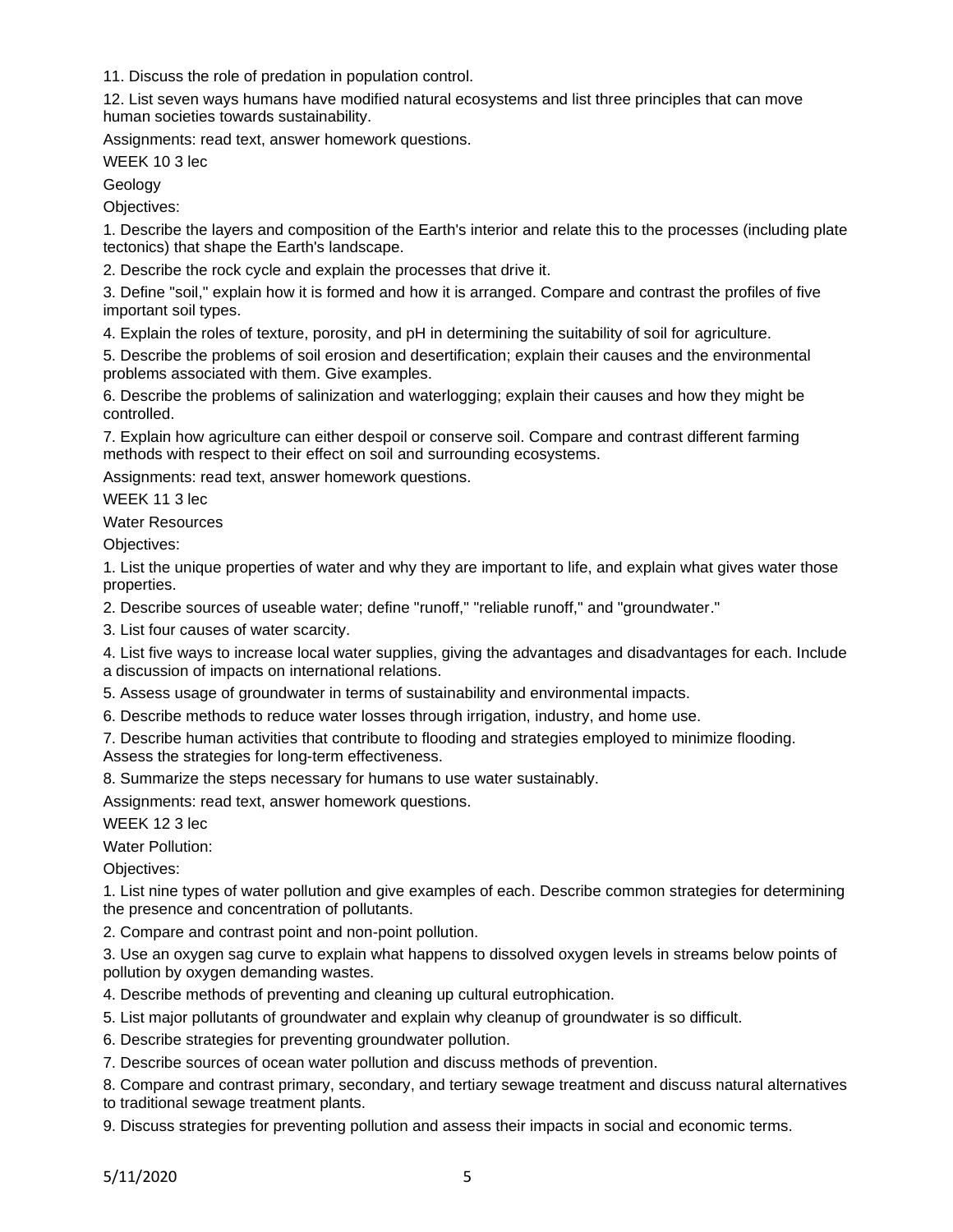Assignments: read text, answer homework questions.

WEEK 13 3 lec

Air and Air Pollution

Objectives:

1. Describe the structure of the atmosphere including troposphere, stratosphere, mesosphere, and the boundaries between each set of layers.

2. Summarize ways in which humans disrupt Earth's major gaseous nutrient cycles.

3. Compare and contrast the following: primary and secondary pollutants (include eight major classes primary pollutants); stationary and mobile sources; photochemical and industrial smog (include a description of how smog is formed).

4. Describe the geographic and climatic conditions that result in inversion layers and persistent concentrated smog.

5. Describe the causes and consequences of acid deposition, and discuss strategies for prevention.

6. List the four most dangerous indoor air pollutants, the potential health effects of each, and strategies for dealing with each.

7. Describe how air pollution affects human health, plants, aquatic life, and materials.

8. Discuss cleanup and prevention strategies to reduce outdoor air pollution from stationary and mobile sources.

9. Discuss cleanup and prevention strategies to reduce indoor pollution.

Assignments: read text, answer homework questions.

WEEK 14 3 lec

Climate Change

Objectives:

1. Compare and contrast greenhouse effect and global warming.

2. Describe human activities that contribute greenhouse gases to the atmosphere.

3. Describe the general trend of mean global temperature since 1860 and state the consensus scientific view of the relationship between this trend and human activities.

4. Evaluate the accuracy of projections of major climate models regarding changes in mean surface temperature and average sea level. Summarize the projections of possible effects of global warming on food production,

water supplies, forests, biodiversity, sea level, weather extremes, human health and environmental refugees.

5. List seven strategies, both prevention and cleanup, for slowing potential global warming.

6. Describe the origin of stratospheric ozone and its role in protecting life on Earth.

7. Describe the consensus scientific view of the relationship between CFCs and changes in stratospheric ozone.

8. Explain the consequences of ozone depletion and describe three ways of slowing it.

9. Explain the significance of a critically thinking citizenry to the democratic process.

Assignments: read text, answer homework questions

WEEK 15 3 lec

Sustaining Wild Species

Objectives:

1. Describe the economic, medical, scientific, ecological, and aesthetic, recreational, and ethical significance of wild species.

2. Compare and contrast local extinction, ecological extinction, and biological extinction, and explain what characteristics make species prone to extinction.

3. List three root causes of extinction and eight human activities that directly increase extinction rates.

4. Explain how bioinformatics is being used to protect wild species. 5. Assess the advantages and disadvantages of using wildlife refuges, gene banks, botanical gardens, and zoos to protect wildlife.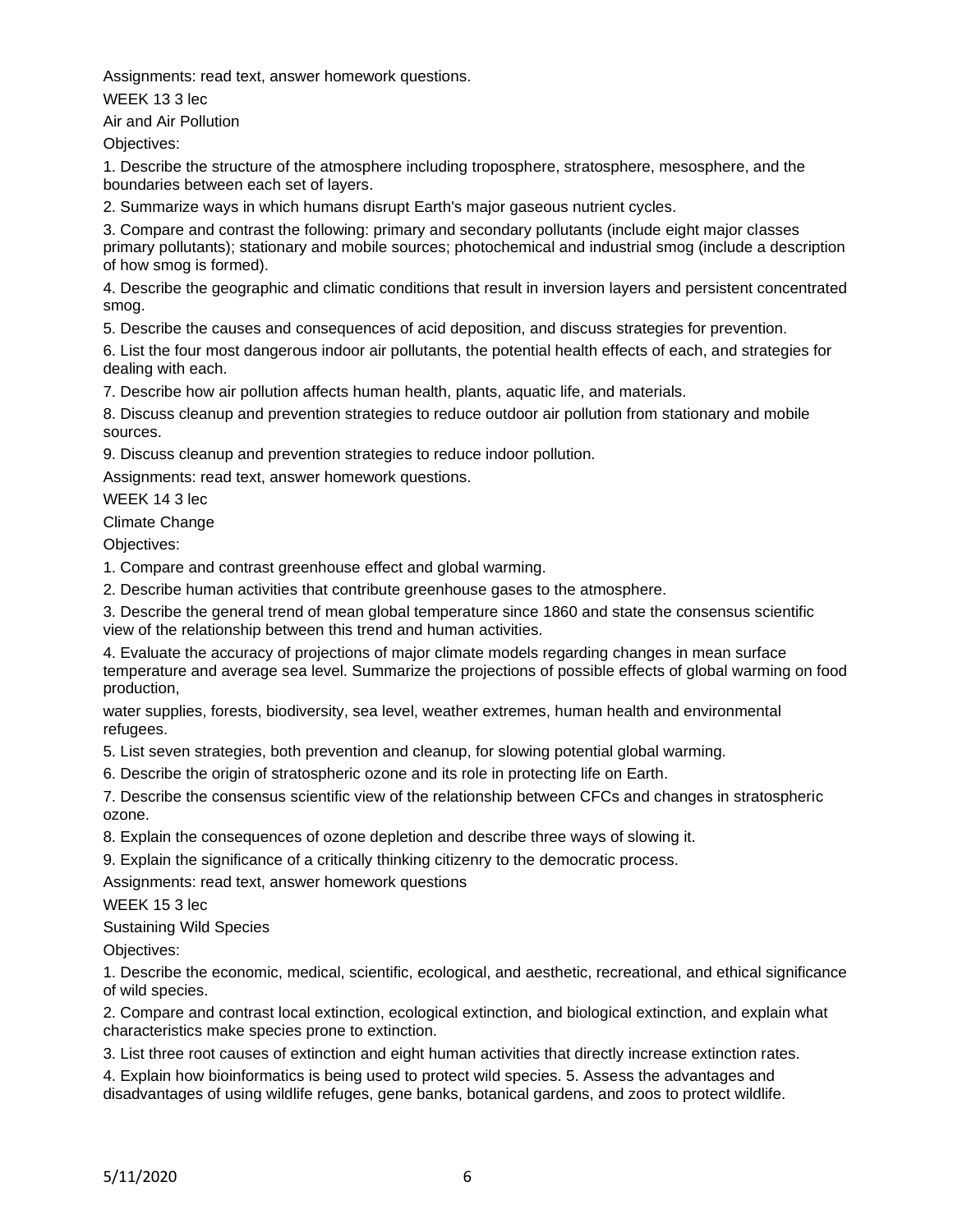6. Describe how wildlife populations can be managed by manipulating the successional stage of the habitat and by sport hunting; and evaluate whose interests are most influential in determining management priorities.

7. Describe freshwater and marine fishery management and suggest strategies for improvement.

Assignments: read text, answer homework questions

WEEK 16 3 lec

Sustaining Terrestrial Biodiversity

Objectives:

1. List the five types of public lands in the U.S. and explain the mission and principles of management for each.

2. Explain why forests are commercially and ecologically important.

3. Compare and contrast old-growth forests, second-growth forests, and tree farms.

4. Explain the factors underlying tropical deforestation and list six human activities that actually destroy the tropical forests.

5. Explain the fuelwood crisis and its consequences.

6. Compare and contrast even-aged and uneven-aged management and the types of tree harvesting each uses.

7. Describe the threats to forests from fires, pathogens, and air pollution, and strategies for dealing with each threat.

8. Compare and contrast industrial forestry, "New Forestry," and sustainable forestry.

9. Describe strategies to move towards sustainable forest management and to reduce demand for wood products.

10. Describe strategies to reduce tropical deforestation and the fuelwood crisis.

11. Compare and contrast whole ecosystem and species- by-species approaches to increasing sustainability.

Assignments: read text, answer homework questions

WEEK 17 4 lec

Human Population

Objectives:

1. Write an equation to mathematically describe the relationship between birth rate, death rate, emigration rate, and immigration rate, and the rate of population change.

2. Compare and contrast replacement-level fertility and total fertility rate.

3. Describe factors that affect birth, fertility, and death rates.

4. Explain why infant mortality rate is a good indicator of quality of life.

5. Compare and contrast rates of population growth in developed and developing countries and explain the differences.

6. Using population age structure diagrams, explain how the age structure of a country creates population growth momentum.

7. Explain how immigration policy, family planning, economic rewards and penalties, and empowering women influence population size.

8. Describe the four stages of demographic transition and list social, biological, political, and economic issues that can be addressed to help developing countries

undergo a demographic transition. Explain factors that may limit the effectiveness of demographic transition in influencing population size.

9. Summarize what we have learned from decades of trying to influence human population growth.

Week 18 2 hr Final

Lab Content:

WEEK 1 3 lab

Scientific Inquiry

Objectives: 1.Explain the scientific inquiry method.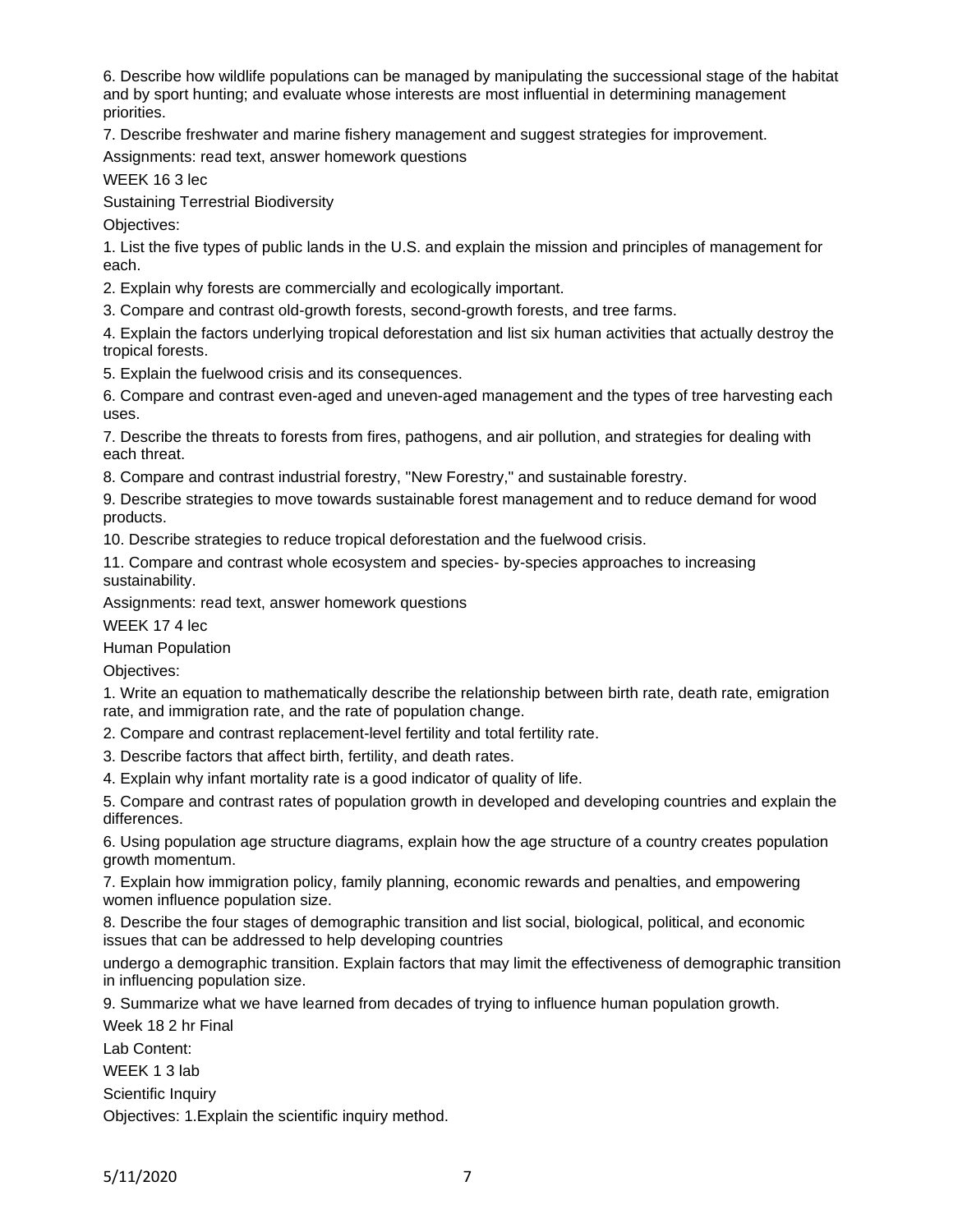2. Identify questions that can be answered through scientific inquiry and explain what characterizes a good question.

- 3. Identify usable hypotheses and explain what characterizes a good scientific hypothesis.
- 4. Define and give examples of dependent, independent, and standardized variables.
- 5. Identify the variables in an experiment.
- 6. Explain what control treatments are and why they are used.
- 7. Explain what replication is and why it is important.

Assignments: Complete lab report.

WEEK 2 3 lab

Field Trip: Chitactac Adams

Objectives:

1. Describe the types of resources used by the Chitactacs.

- 2. Explain environmental factors affecting the size and location of Chitactac villages.
- 3. Assess the ecological footprint of the Chitactacs and the environmental sustainability of their lifestyle.

Assignment: Complete lab report.

WEEK 3 3 lab

Term Project: Assessment of campus ecosystems- campus trail

Objectives:

1. Evaluate and compare the quality of information from a variety of sources.

2. Perform in depth analysis of the environmental, social, and economic impacts of a particular environmental issue.

3. Evaluate the efficiency and effectiveness of the democratic process in dealing with complex issues.

4. Create and deliver a presentation of findings and conclusions.

Assignments: perform literature research, produce presentation.

WEEK 4 3 lab

Field Trip: Tide Pools

Objectives:

- 1. Identify the physical characteristics that make tide pools unique habitats.
- 2. Describe adaptations of organisms for living in the tide pools.

3. Identify characteristic plants and animals of the tide pools.

Assignment: complete lab report.

WEEK 5 3 lab

Field Trip: Riparian Corridor

Objectives:

1. Identify the physical characteristics that make riparian corridors unique habitats.

2. Describe adaptations of organisms for living in a riparian corridor.

3. Identify typical plants and animals of a riparian corridor.

Assignments: complete lab report.

WEEK 6 3 lab

Field Trip: Coastal Wetland

Objectives:

1. Identify the physical characteristics that make a coastal wetland a unique habitat.

2. Describe adaptations of organisms for living in a coastal wetland.

3. Identify typical plants and animals of a coastal wetland.

Assignments: complete lab report.

WEEK 7 3 lab

Term Project: Campus Service Learning- animal/plant survey of native and invasives Objectives: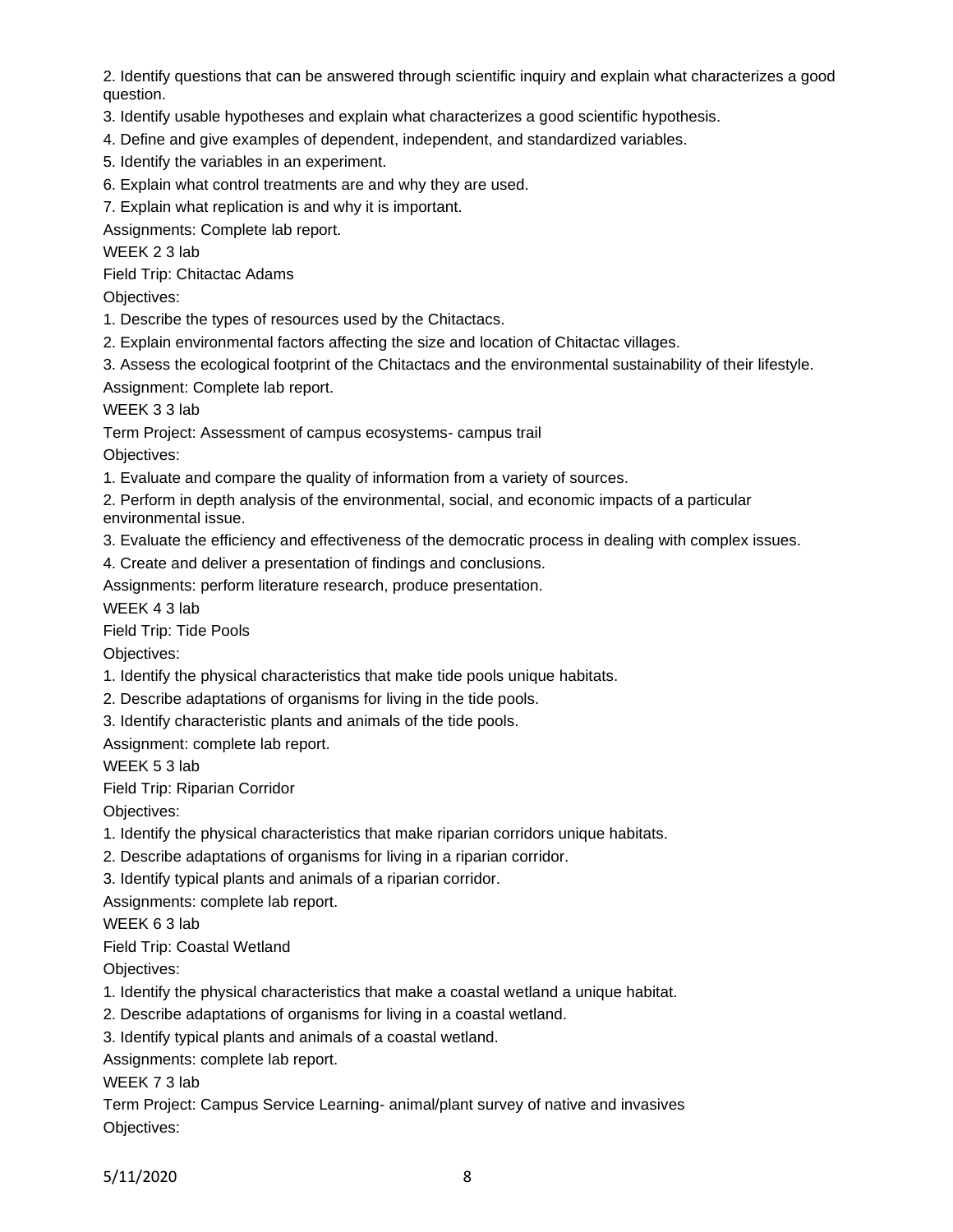1. Evaluate and compare the quality of information from a variety of sources.

2. Perform in depth analysis of the environmental, social, and economic impacts of a particular environmental issue.

- 3. Evaluate the efficiency and effectiveness of the democratic process in dealing with complex issues.
- 4. Create and deliver a presentation of findings and conclusions.

Assignments: perform literature research, produce presentation.

WEEK 8 3 lab

Field Trip: Coastal Dunes

Objectives:

- 1. Identify the physical characteristics that make coastal dunes a unique habitat.
- 2. Describe adaptations of organisms for living in coastal dunes.
- 3. Explain the process of succession in coastal dune systems.
- 4. Identify typical plants and animals of the coastal dunes.

Assignments: complete lab report.

WEEK 9 3 lab

Field Trip: Redwood Forest

Objectives:

- 1. Identify the physical characteristics that make the redwood forest a unique habitat.
- 2. Describe adaptations of organisms for living in the redwood forest.
- 3. Explain the factors affecting the distribution of redwood forests.
- 4. Identify typical plants and animals of the redwood forest.

Assignments: complete lab report.

WEEK 10 3 lab

Video: Blue Gold: World Water Wars and/or Cadillac Desert

Objectives:

1. Describe the environmental and social costs of large scale water projects in the U.S. and abroad.

2. Describe strategies to avoid reliance on dam and aqueduct projects.

Assignments: complete lab report.

WEEK 11 3 lab

Field Trip: Oak Woodland

Objectives:

- 1. Identify the physical characteristics that make the oak woodland a unique habitat.
- 2. Describe adaptations of organisms for living in the oak woodland.
- 3. Explain the factors affecting microclimates within the oak woodland.
- 4. Identify typical plants and animals of the oak woodland.

Assignments: complete lab report.

WEEK 12 3 lab

Term Project

Objectives:

1. Evaluate and compare the quality of information from a variety of sources.

2. Perform in depth analysis of the environmental, social, and economic impacts of a particular environmental issue.

- 3. Evaluate the efficiency and effectiveness of the democratic process in dealing with complex issues.
- 4. Create and deliver a presentation of findings and conclusions.

Assignments: perform literature, research, produce presentation.

WEEK 133 lab

|  |  |  | Field Trip: Coastal Chaparral/Campus |
|--|--|--|--------------------------------------|
|--|--|--|--------------------------------------|

Objectives: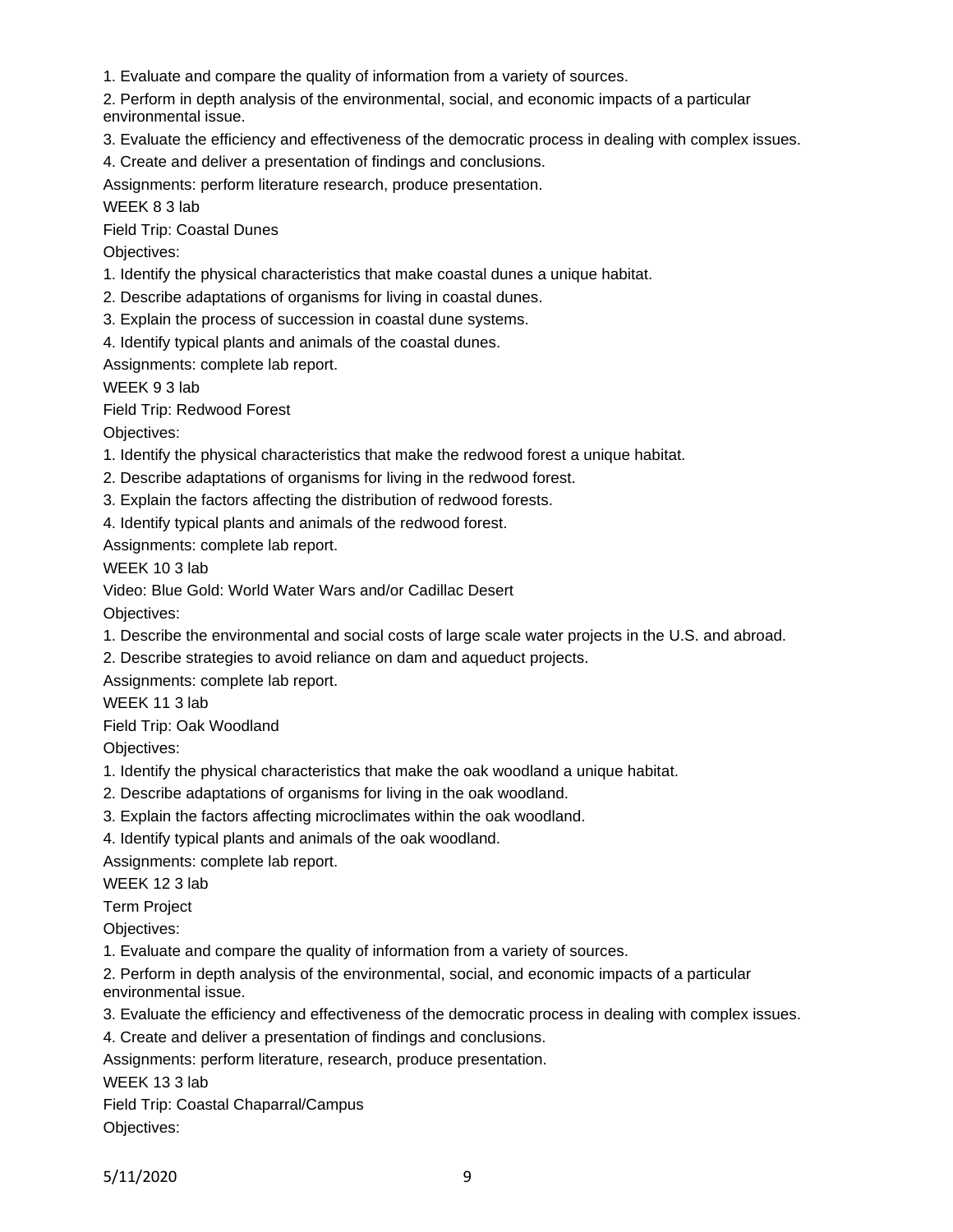- 1. Identify the physical characteristics that make the coastal chaparral a unique habitat.
- 2. Describe adaptations of organisms for living in the coastal chaparral.
- 3. Explain what is meant by "fire adapted" and give examples of adaptations to regular fires.
- 4. Identify typical plants and animals of the coastal chaparral.

Assignments: complete lab report.

WEEK 14 3 lab

Field Trip: Refuse Transfer Station and Landfill

Objectives:

1. Describe what happens to household refuse once it is collected.

2. Describe potential environmental impacts of current means of refuse disposal.

3. Describe strategies for reducing material being disposed of in landfills and assess the social and economic costs of their implementation.

Assignments: complete lab report.

WEEK 15 3 lab

Field Trip: Organic Farm

Objectives:

1. Explain how organic farming methods lessen the environmental impact of agriculture.

2. Compare and contrast: organic and commercial fertilizers; integrated pest management and pesticide application.

Assignments: complete lab report.

WEEK 16 6 lab

Presentation of Term Projects

Objectives:

1. Evaluate and compare the quality of information from a variety of sources.

2. Perform in depth analysis of the environmental, social, and economic impacts of a particular environmental issue.

3. Evaluate the efficiency and effectiveness of the democratic process in dealing with complex issues.

4. Create and deliver a presentation of findings and conclusions.

Assignments: perform literature research, produce presentation

WEEK 17 3 lab

Presentation of Term Projects continued

Week 18 0 lab

# **METHODS OF INSTRUCTION:**

Instructional methods will include lecture and lab with the use of A/V aids, group projects, campus 'outdoor classrooms' (arboretum, demonstration garden, pond-life and riparian corridor), field trips to representative ecosystems and human facilities.

# **OUT OF CLASS ASSIGNMENTS:**

Required Outside Hours: 30 Assignment Description: Term Projects: see Course Content for more information Required Outside Hours: 54 Assignment Description: Lecture Homework, Problem Sets Required Outside Hours: 24 Assignment Description: Lab Reports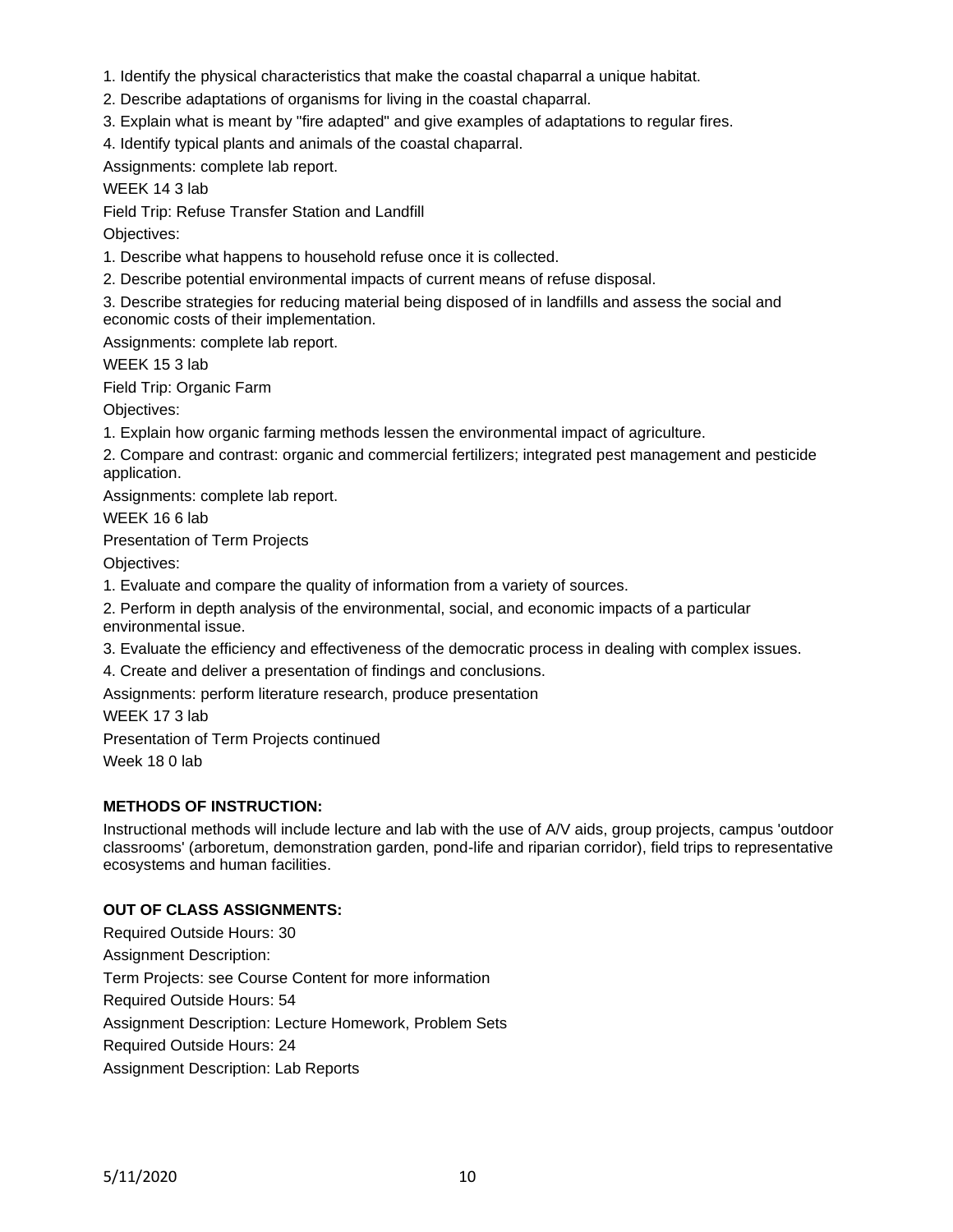## **METHODS OF EVALUATION:**

Required Outside Hours: 30 Assignment Description: Term Projects: see Course Content for more information Required Outside Hours: 54 Assignment Description: Lecture Homework, Problem Sets Required Outside Hours: 24

# **REPRESENTATIVE TEXTBOOKS:**

Clark, Douglas, Choi. Biology 2e. US: OpenStax,2018. This is a quality, free, open-source textbook ISBN: 978-1-947172-51-7 Reading Level of Text, Grade: 12 Verified by: MS Word Required Other Texts and Materials Lab Manual (available on iLearn and Gavilan bookstore)

## **Recommended Other Texts and Materials**

Carle, D. (2010). Introduction to Earth, Soil, and Land in California. Berkeley: University of California Press. Available for free at https://tinyurl.com/ygh4tagp

Fisher, M. (2018). Environmental Biology. Place of publication not identified: Open Oregon Educational Resources. Available at https://openoregon.pressbooks.pub/envirobiology/

The Habitable Planet: A Systems Approach to Environmental Science. (n.d.). Available at https://www.learner.org/courses/envsci/

Eisenberg, C. (2010). The Wolf?s Tooth: Keystone Predators, Trophic Cascades, and Biodiversity. Washington: Island Press. Available at https://tinyurl.com/yevdh8q8